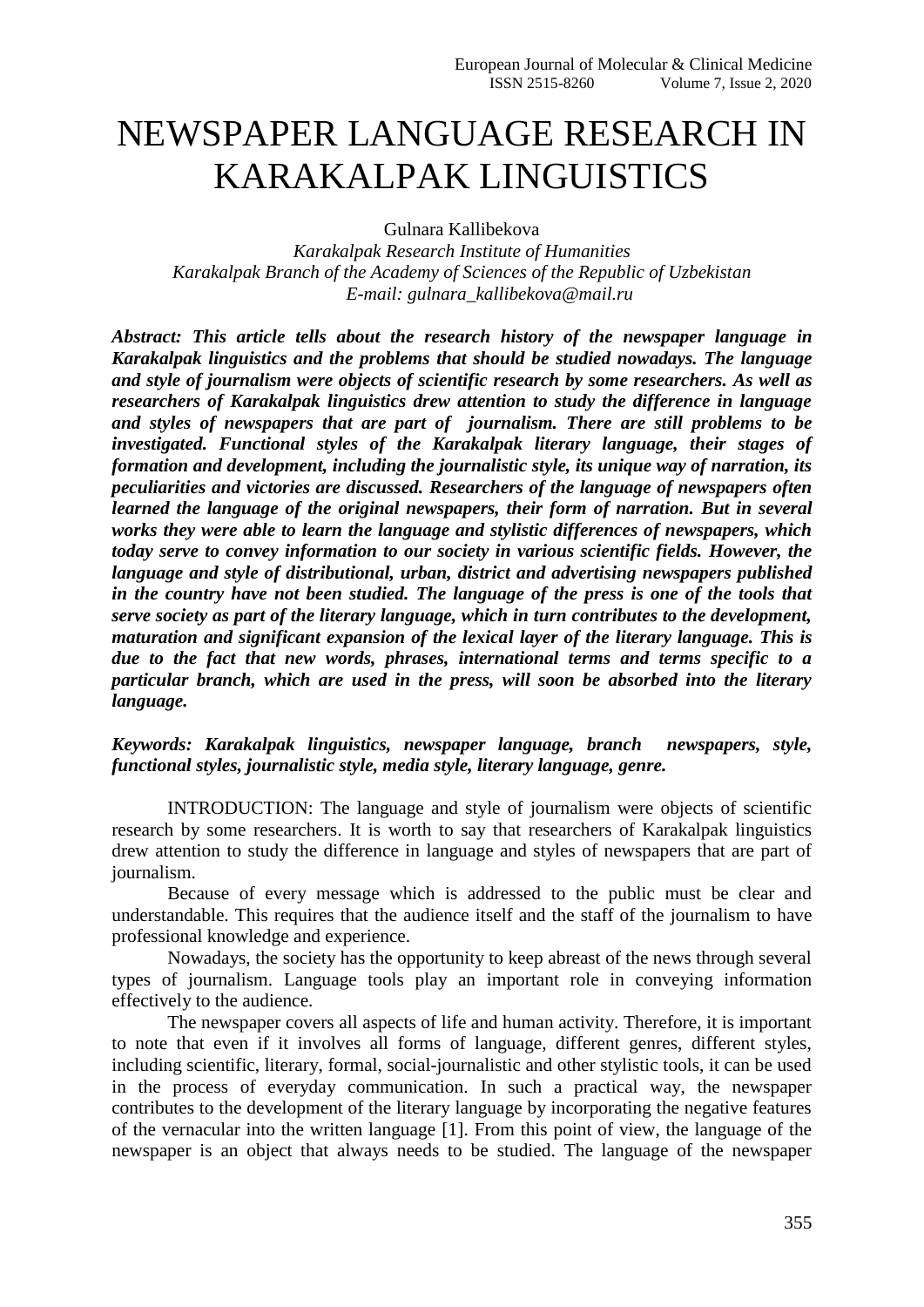continues to evolve with neologisms, internationalism, international terms and terms specific to the branch. This is because every aspect of society is widely covered in the newspapers.

In the early years of independence, in addition to the republican newspapers, branch, district, advertising newspapers began to appear. Because these newspapers also had an audience demand. Branch newspapers that cover the life of each branch differ in their subject matter, language, style, and most importantly, their audience. We know that the public always pays attention to the data that receive information. Therefore, the President noted in the Action Strategy for the Development of the Republic of Uzbekistan that it is necessary to "strengthen the role of civil society institutions and the journalism" [2]. This is because the journalism, in turn, are seen as one of the oppressive media outlets that cover public life, the present day, news, events and exercises. The language and style of the newspaper enrich the vernacular and serve to improve the literary language. It is noted that this is a topical issue that requires research.

MATERIALS AND METHODS: Functional styles of the Karakalpak literary language, the stages of their formation and development are widely given in the prof. E. Berdimuratov's work which is called "Development of Karakalpak vocabulary with the development of functional styles of literary language" (Nukus, 1973) [3]. In it, the author demonstrates the styles of social, journalistic, fiction, scientific-terminological, industrialtechnological and official documents in the Karakalpak literary language. A. Bekbergenov's work "Stylistics of the Karakalpak language" (Nukus, 1990) [4] discusses the differences between functional styles, including journalistic style (newspaper language).

As for the language of direct press, M. Aimbetov's "Linguostatistic analysis of the lexicon and morphology of Karakalpak journalistic texts" [5], Z. Orazymbetova's "Formation of the Karakalpak daily press language" (1924-1940) [6] the language and stylistic differences of the daily press were studied in a comparative-historical method. In the section "Media language and style" of T. Masharipova's monograph "A whole concept of the theory of journalism: scientific and methodological analysis" (on the example of Karakalpak press) (Tashkent, 2016) [7] analyzes the language and style of newspaper materials. Z. Orazymbetova's doctoral dissertation on "Stylistic features of the language of the Karakalpak daily press" [8] the role and study of the daily press in the development of the literary language, the place of the language of the everyday press among the functional styles of literary language, the language and style of press genres, lexical-phraseological innovations in the language of the daily press of the independence are widely studied. In addition, the journalistic style, stylistic differences of newspaper genres and the style of publicists "Semantic and stylistic differences of journalistic style" (ambiguous) by G. Musaeva [9], in Z. Orazymbetova's some scientific articles [10], T. Masharipova's "Genre, thematic, stylistic and linguistic differences of modern Karakalpak journalism" [11], the articles of S. Toreshova, Zh. Tanyrbergenov, A. Abatova and A. Kazakbaeva [12] contain relevant opinions and suggestions. However, the language and style of distribution, city, district and advertising newspapers published in the country have not been studied. In response to these challenges, we explored our work using comparative, comparative-historical, and structural analysis methods.

RESULTS: The role of E. Berdimuratov in the study of the stages of formation and development of journalistic style (language of the newspaper) in Karakalpak linguistics can be guided. For the first time in the life of the Karakalpak people, who did not have their own press, the publication of newspapers and magazines in large numbers, their widespread use in public life, as well as the emergence of socio-political literature implemented a journalistic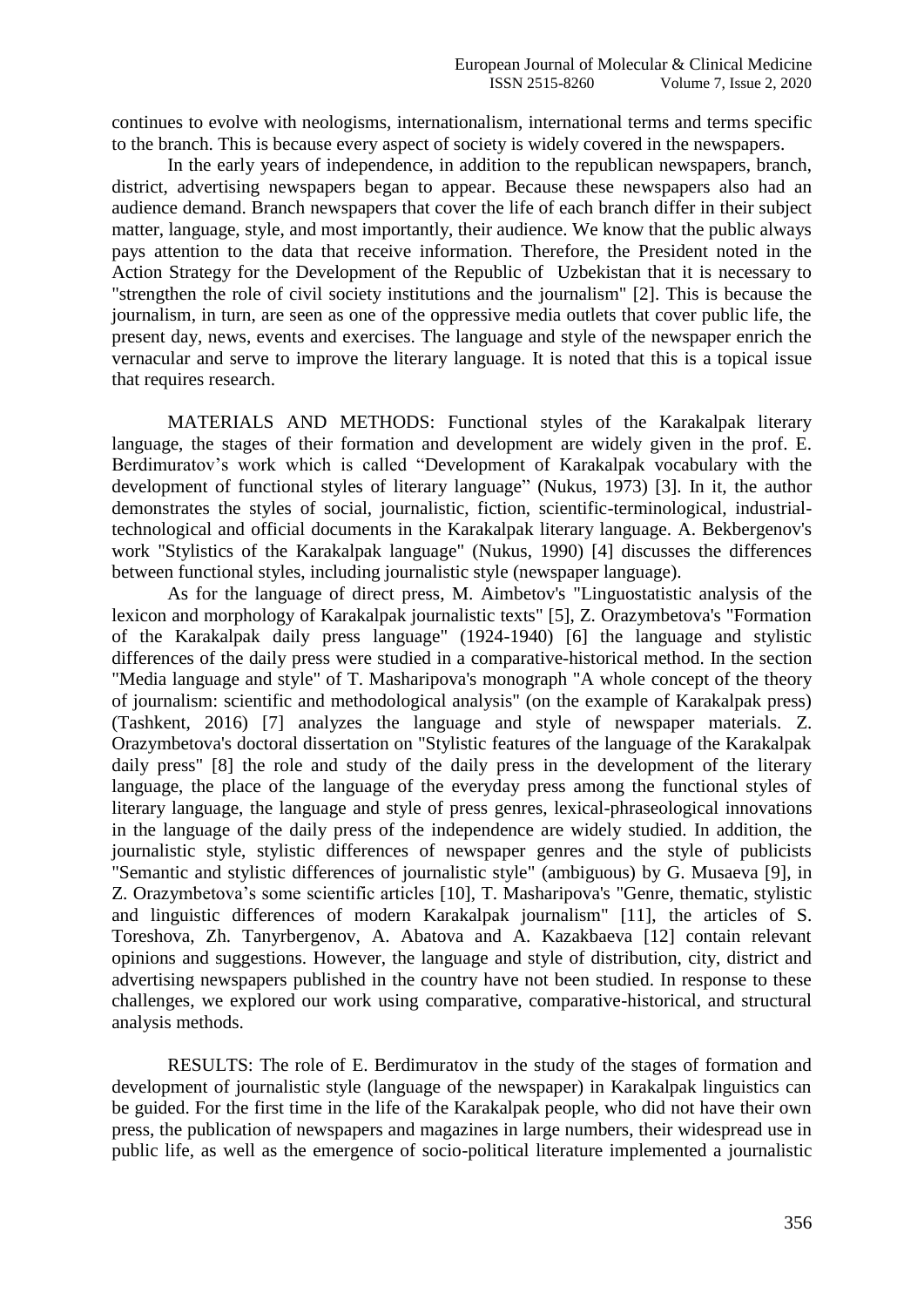style in the Karakalpak literary language. The emergence and formation of journalistic style is associated with the rise of the daily press in Karakalpakstan in the 1920s.

The role of newspaper genres in the formation of journalistic style is significant. "Journalistic style is recognized in the form of scientific and journalistic literature, articles, reviews, pamphlets, feuilletons, news (notes), articles, reports, chronicles, foreign news and more. Thus, the emergence and development of socio-political literature, the daily press, prevented the formation of a journalistic style in the Karakalpak language and the formation of a separate functional style" [3. Page 61].

A. Bekbergenov's work "Stylistics of the Karakalpak language" (Nukus, 1990) provides a broad definition of stylistics, divided into a number of types. Journalistic style is used in newspapers, political and social magazines, radio and television. Its types are divided into newspaper-journalistic style (newspaper language), propaganda style (challenges, slogans) and official-political-ideological style (party, government decisions) [4. Page 13.]. He also analyzed the differences in the use of linguistic units of journalistic style on the example of newspaper materials.

Z. Orazymbetova's dissertation also studies the history of the emergence of the journalistic style, which has its place among the functional styles, and its place among the styles. In this scientific work of the author, an analysis is made on the example of the language and style of the original newspapers distributed in the country in 1924-1940.

ANALYSIS: The language of the press is one of the tools of service to society as part of the literary language, which in turn contributes to the development, maturation and significant expansion of the lexical layer of the language. This is due to the fact that new words, phrases, international terms and terms specific to a particular chapter, which are used in the press, will soon be absorbed into the literary language. In her scientific work, Z. Orazymbetova noted the initial word sequences and constructions in the Karakalpak literary language, which appeared in this way: "Economic growth, social status, welfare, uprising, conquest, explanatory work, leadership, natural resources, expansion, management, etc. He also spoke about the emergence of new models of speech, in particular: expansion of the affixes "*лық/-лик", "шы/-ши", "ма/-ме", "ым/-им"* etc. "*айлық"-* "monthly", "*он күнлик*" - "ten-day's", "*халық аралық*" – "international", "*төреши*" – "referee", "*спортшы*" – "athlete", "*баслама*" – "beginning", "*айналма*" – "round", "*басылым*" - "edition", "*терим*" – "collecting", etc. It was a novelty that came to the literary language from the press through the objective and predicative relationship of speech" [6. Pages 21, 22]. And in this scientific work, he compared and highlighted some lexical and grammatical differences between the press materials of the 1930s and the language of the modern newspaper [6. Pages 22, 24]. Newspaper articles from the 1930's show that lexical units were commonly used in spoken language. He noted that this process in the language of the newspaper, although not fully consistent with the rules of literary language from today's point of view, can reflect the style of writing typical of that period.

T. Masharipova's monograph "A whole concept of the theory of journalism: scientific and methodological analysis" (on the example of Karakalpak press materials), published in 2016, also analyzes newspaper materials. Karakalpakstan is the object of the press. The work also focuses on the topics, issues, functions, facts, language, style and genres of newspaper materials. In the monograph, it is agreed that the traditional accepted journalistic style (newspaper style) in the composition of functional styles should be called the media style, as evidenced by the following: "Divided five types of style were offered by academic V.V. Vinogradov and it is considered fully admitted classification. In the time of V.V. Vinogradov, newspapers and magazines were full of communist propaganda and they were not journalism, but, on the contrary, bodies of journalism. Therefore, the eminent linguist called this method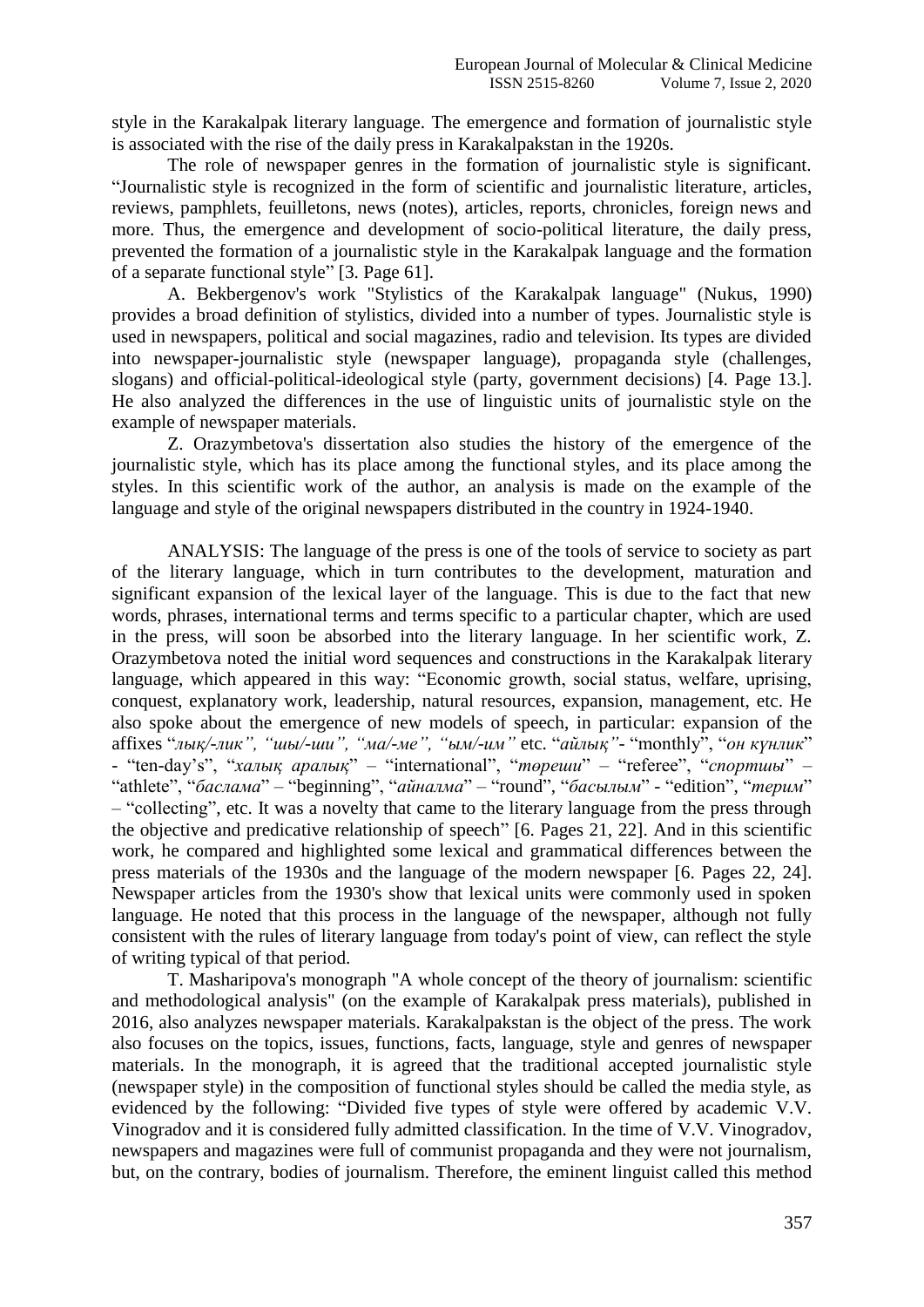journalistic. However, in our opinion, it would be better to show the fifth style as a media style instead of a journalistic one, because journalism in most cases is also expressed in oral, scientific and artistic styles [7. Page 227]. The monograph also highlights the peculiarities of the media style, as well as the fact that in the language of the newspaper, the lexical specificity includes the largest number of layers of words. The modern media style has sharply expanded the boundaries of word usage, dividing the positive into 4 types and the negative into 4 types. This can be said as a novelty in the language of scientific newspapers. Thus, by studying the scientific work of researchers, it is clear that the language of the newspaper (the media) is an obstacle to the formation of journalistic style. As for today's research, it is recommended to call this style the media style.

DISCUSSION: The importance of the newspaper language in the development of the Karakalpak literary language is high. Therefore, it is necessary to conduct more in-depth research on the topics of the language of the newspaper, genre differences, the language of narration. On the left, we would like to suggest the following:

comparative and typological analysis of the language and stylistic differences of branch newspapers in the early years of independence and on the example of materials published today, to identify differences and similarities;

- classification of differences in the use of lexical units in the language of the newspaper;
- development of terminological restrictions on the language of branch newspapers in the Karakalpak press;
- emphasize the importance of language units in increasing the attractiveness of the topic;
- reveal the relationship of journalistic style with other styles;
- to describe the stylistic differences of genres in branch newspapers.

CONCLUSIONS: Making conclusion nowadays journalism is the source of news of operational work. Although they convey information in a variety of forms (written, oral, pictorial, and video), it is important to note that each has its own audience. In particular, newspapers with a long history have their readers in society. These data disseminators have their own descriptive language and stylistic differences. We first rely on the functional styles of literary language to study the language of the newspaper. This is because it is known that the journalistic style, which is part of the functional styles, is used in the media. The language of newspapers published in the national language has always been a mirror of that nation. Therefore, the language and style of newspapers are studied by scholars of linguistics, its history, stages of formation and development.

## **REFERENCES:**

- [1] Babaeva А. The newspaper language. Tashkent: «SUBJECT», 1983. p. 9
- [2] Decree of the President of the Republic of Uzbekistan on the Strategy of Actions for the Development of the Republic of Uzbekistan. 02.07.2017. // «Халық сўзи»(«Pupil's word»). 02.08.2017
- [3] Berdimuratov E. Development of Karakalpak vocabulary with the development of functional styles of literary language. Nukus. 1973.
- [4] Bekbergenov A. Stylistics of the Karakalpak language. Nukus. 1990.
- [5] Аyimbetov М. Experience in linguistic and statistical analysis of vocabulary and morphology of the Karakalpak journalistic text. Abstract of the candidate dissertation. - Nukus: Science, 1991.
- [6] Orazymbetova Z. Formation of the language of the Karakalpak press. (Based on press materials of 1924-1940). Candidate's dissertation abstract. Nukus. 2006.